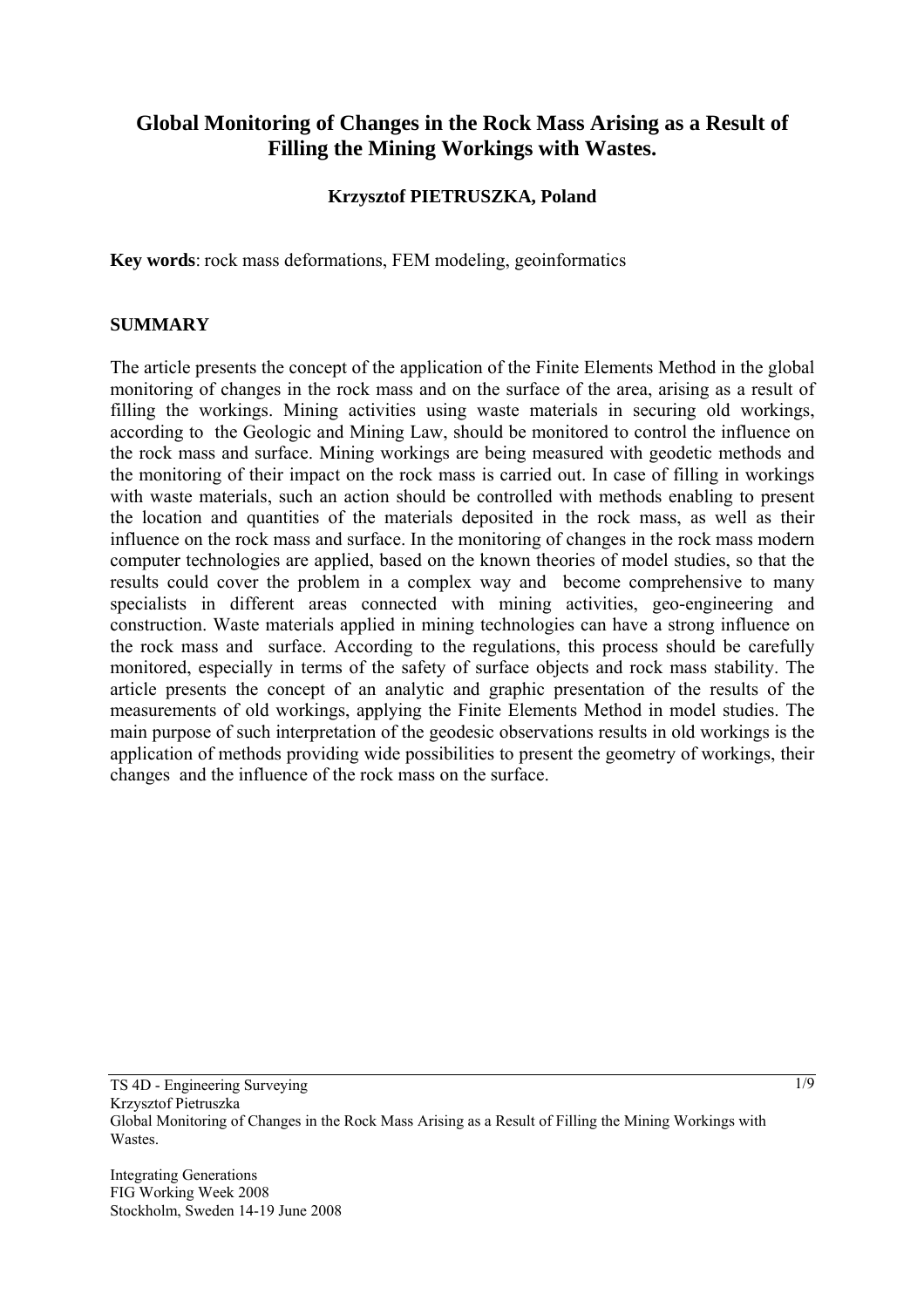# **Global Monitoring of Changes in the Rock Mass Arising as a Result of Filling the Mining Workings with Wastes.**

### **Krzysztof PIETRUSZKA, Poland**

# **1. INTRODUCTION**

 Constant growth in the quantity of the produced waste materials demands the application of environmentally safe methods of their disposal. In the European Union there are legal regulations about landfills. These regulations precisely define the requirements for the underground deposition of wastes. Mining activities, using waste materials in securing old workings, according to the Geologic and Mining Law in Poland, must be monitored to control the impact on the rock mass and surface. A very important factor of control and monitoring are geodesic measurements that in many cases are basic material to make important decisions about safety and the prevention of mining damage on the surface. Thus the studies on making the rules for geodesic monitoring in the areas of the waste deposition are carried out.

The application of waste materials in mining techniques is treated as the reuse of wastes. Wastes can be used in underground mining techniques for:

- − the liquidation of unnecessary workings, including shafts,
- − the enforcement and stabilization of mining workings.
- − as a component of stowing,
- − as a material for sealing workings formed as a result of the exploitation in caving system.

Waste materials used in mining techniques can significantly influence the rock mass and surface and this process, according to current regulations, should be carefully followed, especially due to the safety of the functioning of surface objects and the stability of the rock mass. Due to a specific structure of a medium such as the rock mass, the applied methods should be adequate to this complicated structure. The methods should:

- − meet the needs, i.e. take into account a complicated structure of the medium,
- − if possible, make progress in the development of numeric methods and their software.

In such cases a proper monitoring of mining areas should be carried out with such methods, so that it could be possible to define geometric shapes of workings filled with wastes, their localization in the rock mass and mining-caused deformations in mining areas, including effect on the objects on the surface. Analytic and graphic presentation of the measurement results should cover all these factors, thus the applied methods should give the full view on the impact, especially in the aspects connected with the safety of the infrastructure's work on the surface. For a problem put in such a way, numeric models of the Finite Elements Method are very useful, because all these problems can be thoroughly analysed in one algorithm and professional software. According to the author, one should apply modern computer techniques based on the known theories of model studies, so that the results could cover the problem in a comprehensive way and are understandable in wide circles of specialists in different disciplines related to mining, geo-engineering and civil engineering. The results of geodesic

 $\overline{1/9}$ 

Krzysztof Pietruszka

Global Monitoring of Changes in the Rock Mass Arising as a Result of Filling the Mining Workings with Wastes.

Integrating Generations FIG Working Week 2008 Stockholm, Sweden 14-19 June 2008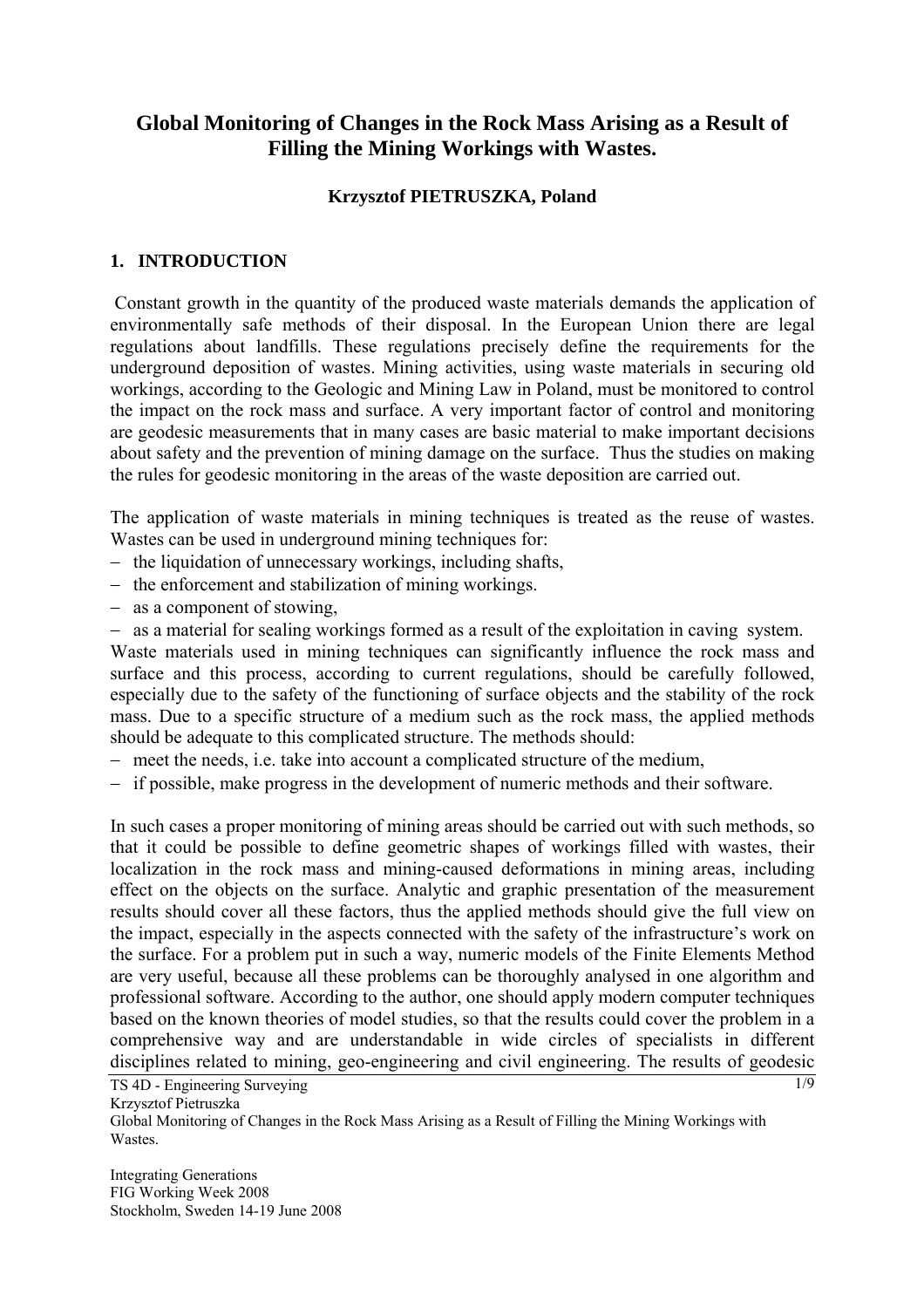measurements were given with the Finite Elements Method, with the application of the ABAQUS software. The ABAQUS software makes a very good tool giving wide possibilities of analyses in the geometrization of workings and the studies of deformations – both for the rock mass, making the initial cause - and for engineering objects on the surface, where the results are observed. In the studies, the segments of the ABAQUS software installed in the Academic Computer Centre CYFRONET AGH in Krakow were applied. In the calculations powerful computers were applied. The applied: programs were ABAQUS CAE and ABAQUS/solver as well as a special library for the studies in geotechnical analyses.

### **2. GEOMETRIZATION OF UNDERGROUND WORKINGS WITH THE APPLICATION OF GEODESIC MEASUREMENTS AND THEIR MODEL PROCESSING WITH FEM.**

The base and fundamental source material in the monitoring of the results of filling postexploitation cavities in the rock mass come from geodesic measurements. Thus such observations and methods should be used so that the results of the applied methods of the liquidation of workings could be assessed properly. In many cases classical measurement methods on the surface do not allow full and safe interpretation of the changes in the rock mass, and – consequently – the prevention of mining damage. Preliminary analysis of the impact of the applied methods of the liquidation of voids in the rock mass, will allow a proper planning of the geodesic observations and special measurements. The analysis of measurements was referring to the Salt Mine of Łężkowice, where post-exploitation voids were filled with slag from the waste heaps of the T. Sendzimir Steel Works in Krakow. In the Borehole Salt Mine Bochnia-Łężkowice the exploitation was carried out with the borehole method. Formed in the rock mass caverns were measured with an echo-sonar and then highfurnace slag was put to fill the rock mass to minimize deformations. The measurements were made in subsequent observation series on levels from 96 to 134-metre depth. Despite securing the underground working by filling the cavity with slag and regular geodesic observations, it was not possible to prevent the subsidence of over 20-m depth on the surface. According to the accepted concept of the model interpretation of results in the pre-processing of FEM, measurement results were given and their geometric visualization was presented. The applied program ABAQUS-CAE gives great opportunities in the interpretation of measurement result and makes a good tool allowing geometrization of voids and subsidence, and - at the same time – a good material for branch interpretation. The decisions related to safety and prevention of the negative exploitation impact could be made. The calculations of the volume of solids allowed the analysis of the quantity of the slag used to fill the voids and compare to the volume of the subsidence on the surface.

In figure no. 1 there is a graphic presentation of the results of measuring the chambers with an echo-sonar, and figure 2 presents a 3D model of chambers and the subsidence on the surface.

1/9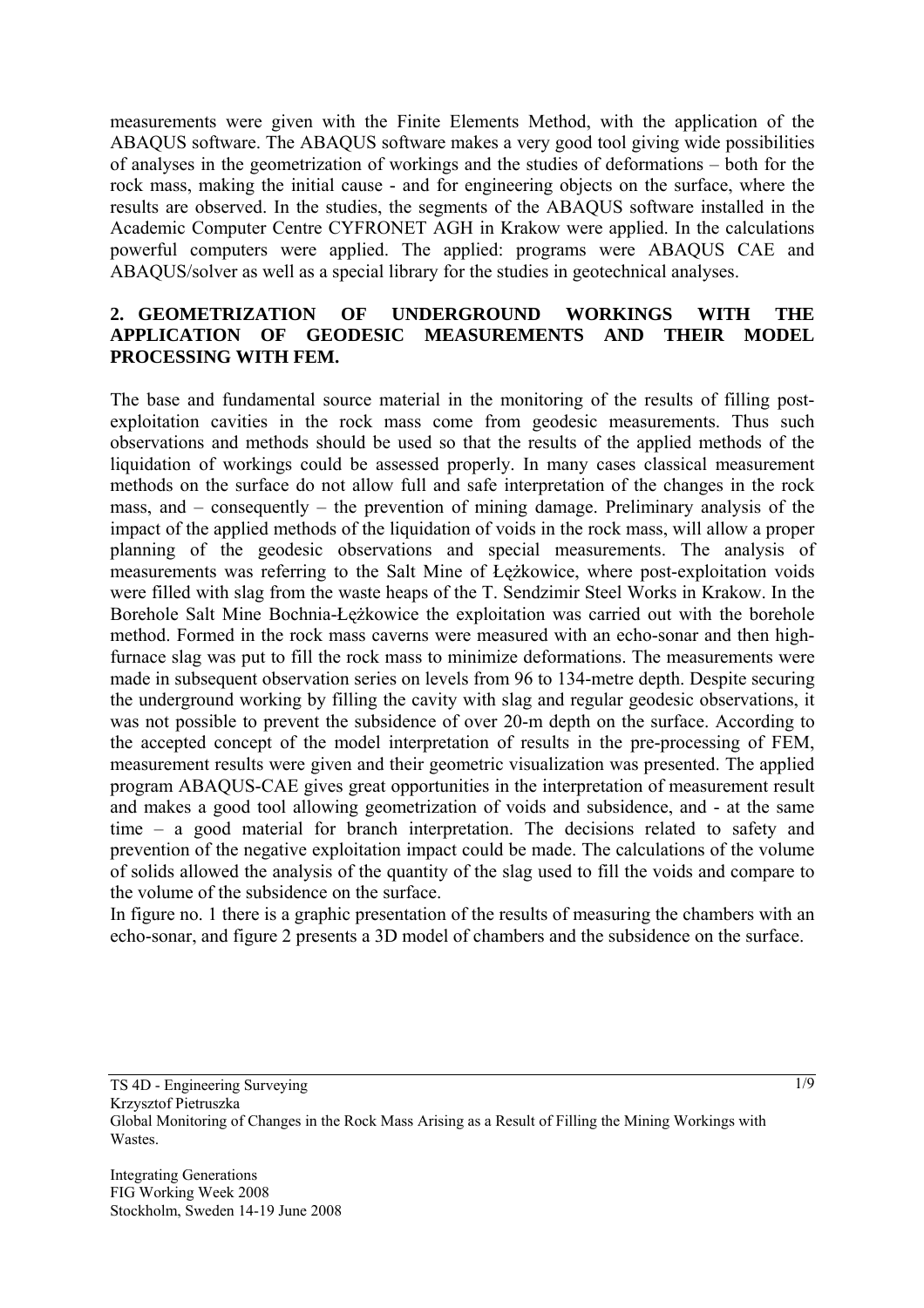

**Fig. 1**. Post-exploitation chambers measured with an echo-sonar



**Fig. 2.** 3D model of chambers and the subsidence on the surface

Differences of the co-ordinates of the geometric centres of solids indicate the dislocation of the subsidence in the relation to the working. The presented geometric model made base for further studies aimed at examining not only the shape of the voids, but also changes in their geometry, i.e. rock mass deformation resulting from the exploitation, as well as filling the voids with waste materials.

# **3. THE APPLICATION OF FEM IN THE STUDIES OF THE IMPACT OF LOCATING WASTES IN POST-EXPLOITATION WORKINGS.**

To show the possibilities of the application of FEM models in the geometrization of workings and rock mass deformation studies, a 3D model was made, where the workings were voids made as a result of exploitation. The FEM Model consists of 1 300 000 elements and was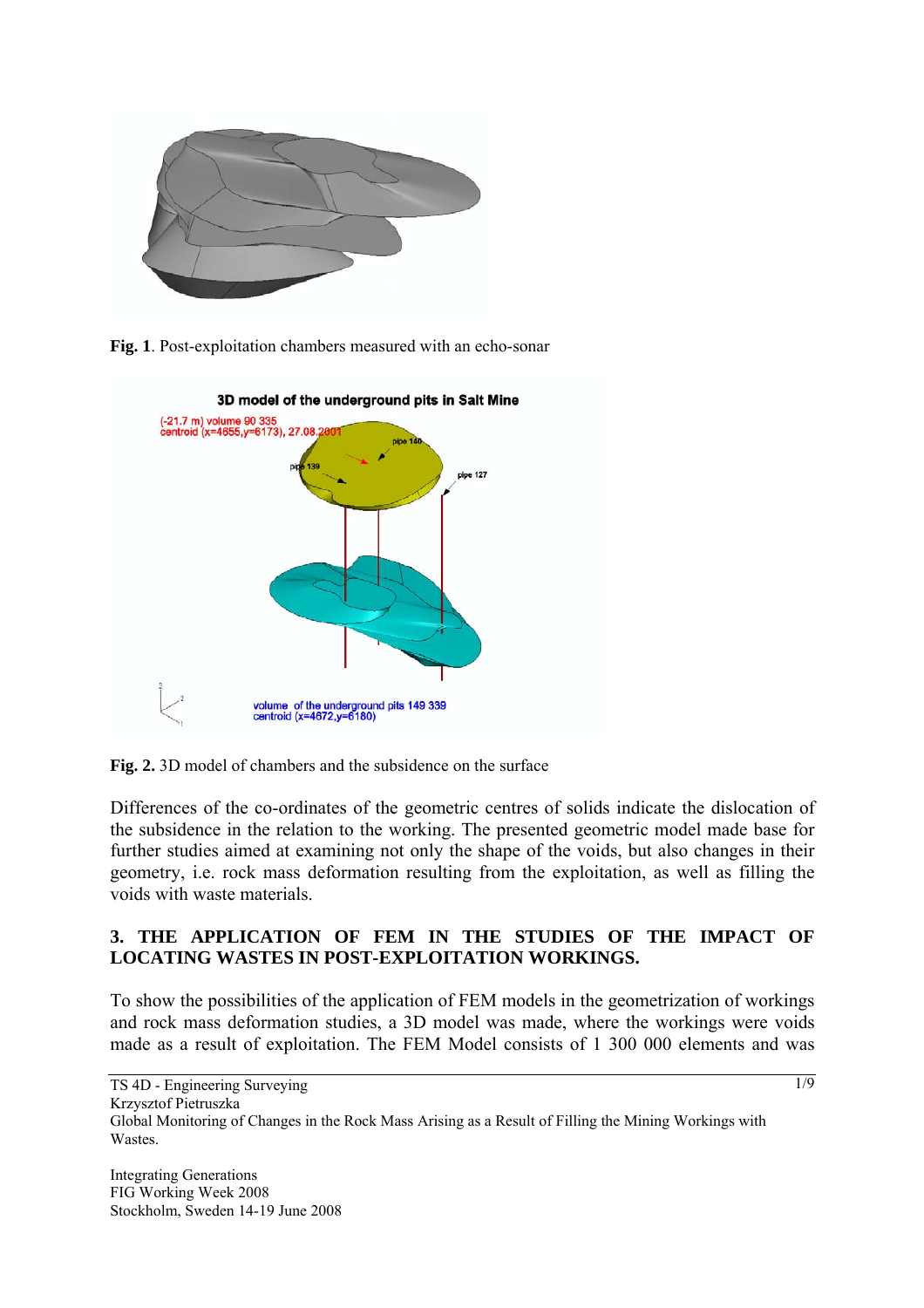calculated in ACK Cyfronet. The calculations were made to determine the impact of mining activities on the surface in the region of chambers measured with an echo-sonar. The analysis of changes on the surface is a subject of a separate paper and requires the verification of model premises based on geodesic measurements. In figure 3, a fragment of the model in the region of chambers on the level of -100, -122 m is shown. The presented results show vertical deformations in the region of caverns, calculated for the Drucker-Prager model.



**Fig.3.** A 3D model of post-exploitation chambers on –100 to – 122-m level.

There is a possibility of calculating deformations made as a result of exploitation and the changes resulting from filling the chambers with high-furnace slag. In any indicated place of the model one can calculate deformation indexes and changes is shape, which can make valuable material in the interpretation of the results of the impact of the liquidation of postexploitation chambers by filling them with slag – a waste product from the T. Sendzimir Steelworks in Krakow.

# **4. GEODESIC MONITORING OF THE IMPACT OF THE LIQUIDATION OF WORKINGS WITH THE APPLICATION OF WASTE MATERIALS.**

# **4.1 Periodical levelling measurements on the surface of the mining area**

As it was shown in the analysis of geodesic measurements carried out in the regions influenced by filling post-exploitation voids with waste materials, discontinuous deformations should not be expected. Despite filling underground chambers with slag from the steel works, there was a subsidence on the surface, which should be regarded as harmful impact of mining on the environment. In fig. no. 4 the localization of subsidence and isoclines of the subsidence speed in the period directly preceding discontinuous deformations. Levelling measurements did not indicate the situation making threat and dangerous situation on the surface.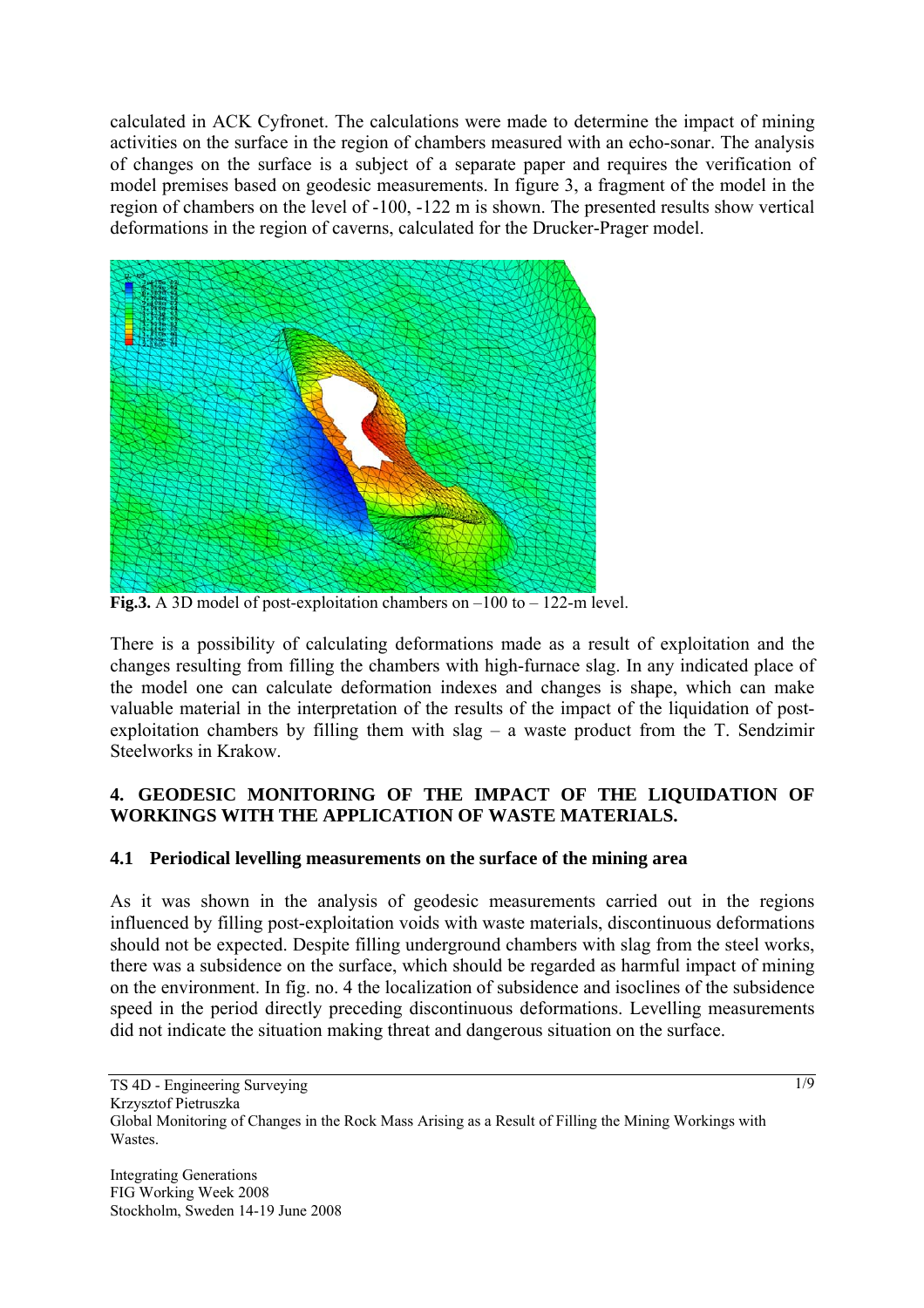

**Fig 4**. Isoclines of subsidence speed in the period between May and November 2001.

To avoid hazard on the surface special geodesic measurements in threatened regions should be made. The localization of places covered with special measurement and the applied technologies can be indicated based on the preliminary analysis based on model studies of the rock mass with FEM. A comprehensive analysis and geodesic monitoring of rock mass deformation in the regions of the use of wastes in mining techniques, with one method FEM, both design stage and the interpretation of results are covered.

#### **4.2 Special measurements.**

In regions particularly threatened with discontinuous deformations special geodesic measurements are necessary to assess deformations on the surface. Such measurements should be made in such a way that their analysis and interpretation give the possibilities for a global assessment of deformations. The point image of the changes on the surface, as a result of geodesic measurements, should be based on model studies making the approximation of the existing changes in the whole area covered by the measurements. In the places threatened the possibility of discontinuous deformations, local angular and linear networks can be designed, e.g. in the form of rosettes presented in fig. 5.

 The measurement of such constructions does not make a problem, however the selection of equipment and the method of processing the results are important. The equalizing of the observations should be carried out in a free system, allowing the possibility of the displacement of all the studied points.

1/9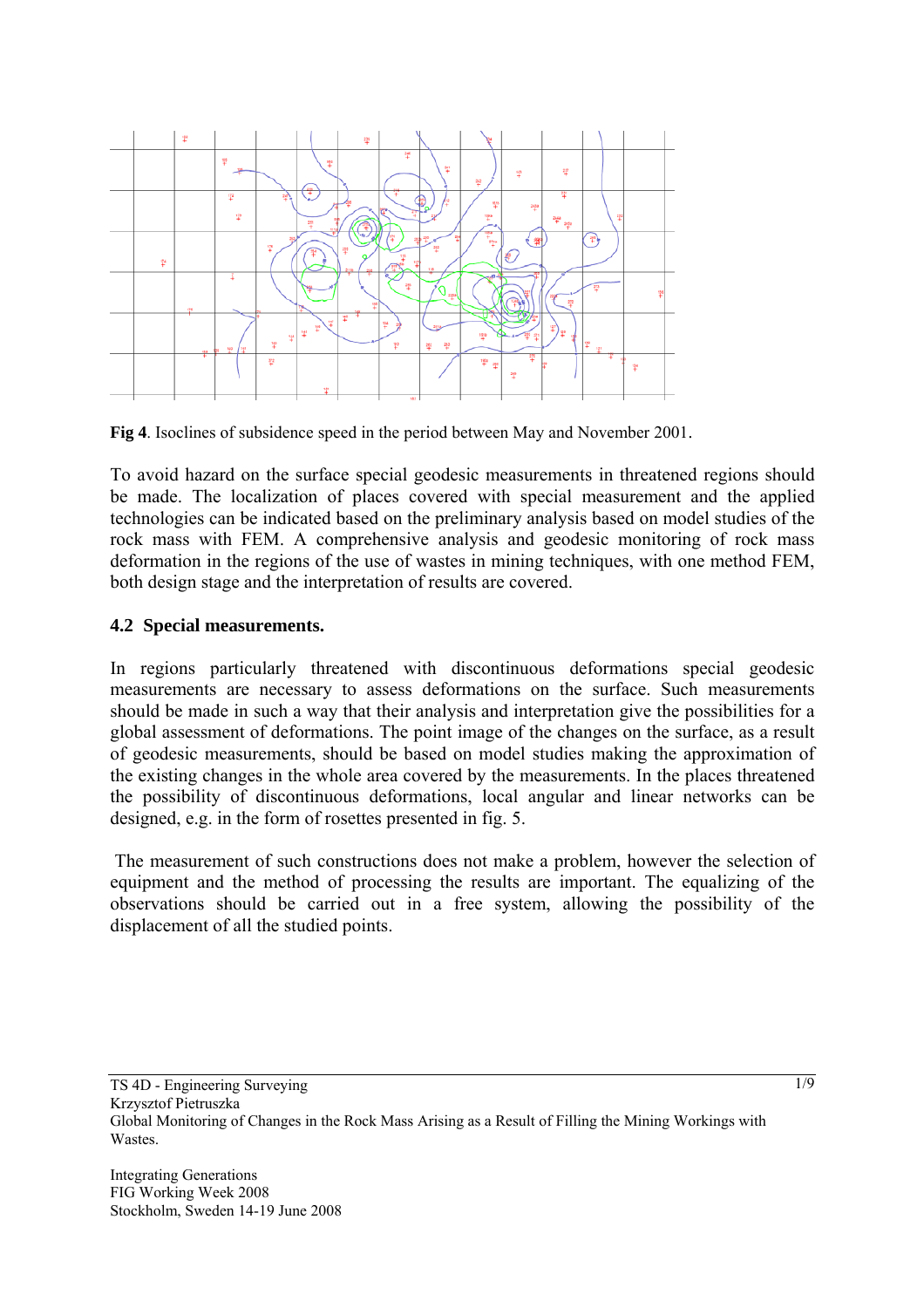



The application of FEM programs provides great opportunities of the calculation of the measurements of deformation indexes in the whole study area. The purpose of the carried out calculations was to mark the co-ordinates of strains tensors in the study area. Figure no. 6 presents displacements and a graphic image of the co-ordinates of strains tensors, based on the calculations made in FEM with the application of ABAQUS programs.



**Fig. 6**. Dislocation vectors and coordinates of the tensors of main strains

The obtained in such a way results make a significant extension of the information on the state of the rock mass deformation in the zone particularly threatened by discontinuous deformations. The results of the calculations allow significant conclusions and can make base for important decisions on the prevention of dangerous impact resulting from mining activities.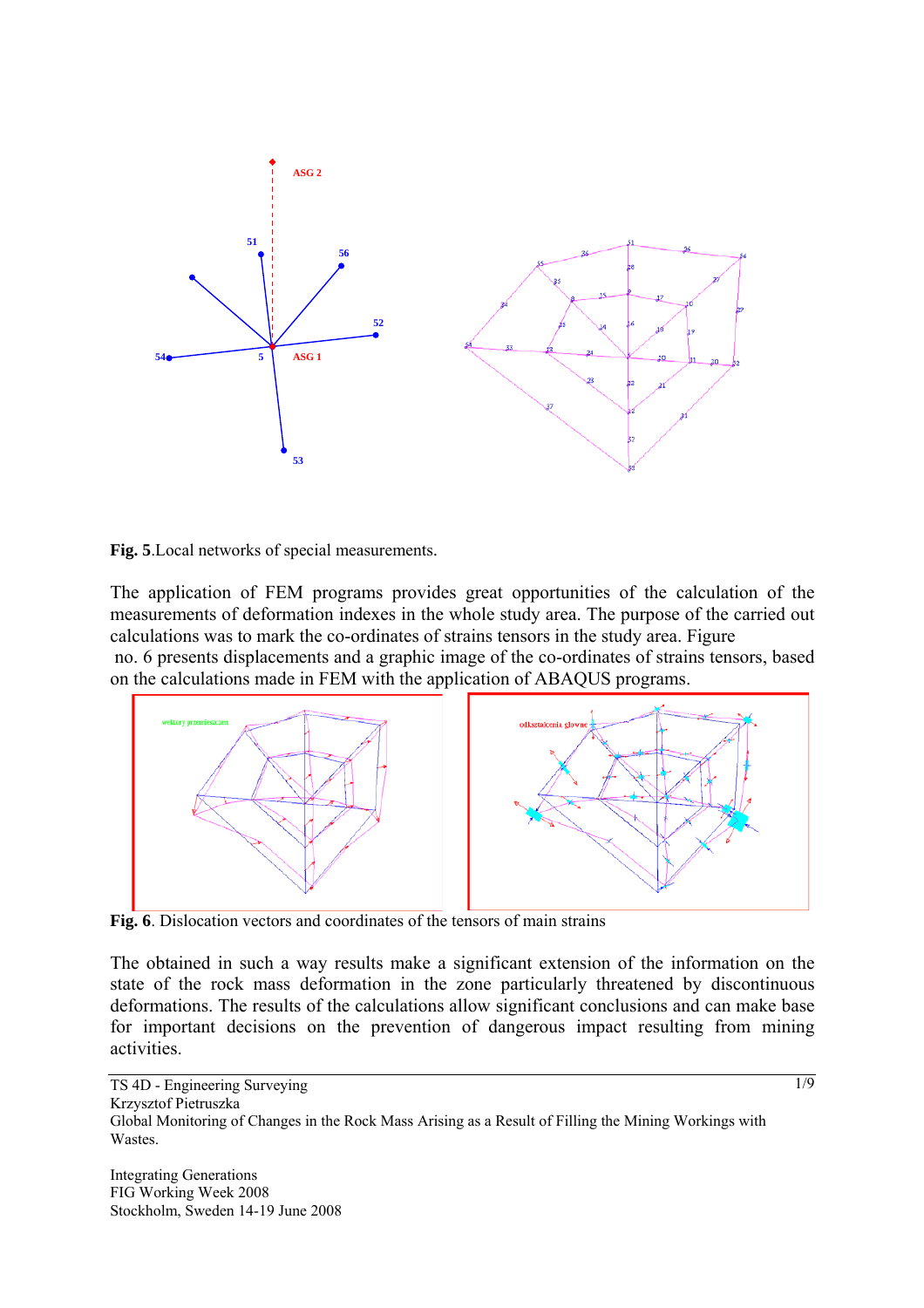# **5 CONCLUSIONS.**

A general concept of the monitoring of the results of using wastes mining activities was presented. The main idea of the method is the application of one calculation algorithm on different stages of the analyses, starting from the preliminary analysis, through the design and measurement stages, to the interpretation of results. Such studies are a comprehensive project and can make base for branch interpretations and decisions about putting wastes in the rock mass to minimize negative impact on environment and limit mining damage. Global geodesic monitoring and analytic processing of results allow a 3D localization of deposited wastes and detail analysis of the results in the form of geometric changes in the rock mass, especially on the surface, where a particular attention should be paid, due to the protection of environment and safe functioning of buildings.

# **REFERENCES**

1. Cieślik J., Pietruszka K.: Analysis of the exploitation and disposal post-exploitation voids, in the region on chamber E140 in OKS Łezkowice, using MES and geodesic measurements, XII Mining Workshop 2008, Conference Baranow Sandomierski 18- 20.06.2008.

2. Pietruszka K: Geometrisation of post-mining headings filled with waste materials. Polish Academy of Sciences – Cracow Branch, Proceedings of Geodesy and Environmental Engineering, Commission - Geodesy 43, p.17-28, 2007

3. Pietruszka K.: Geodetic supervision of construction facilities in the areas of mines using waste in underground headings removal. Reports of the 8th Scientific-Technical Conference "Current Problems of Engineering Surveying", Reports of Geodety, No 1(82), 2007, s. 259-267, Politechnika Warszawska, Polska Akademia Nauk, Białobrzegi 30.03.2007 –31.03.2007.

4. Pietruszka K: Geodetic inspections of mining areas in regions affected by the storage of waste in underground mining pits. FIG Working Week, International Federation of Surveyors, Hong Kong, 13-17 maj 2007.